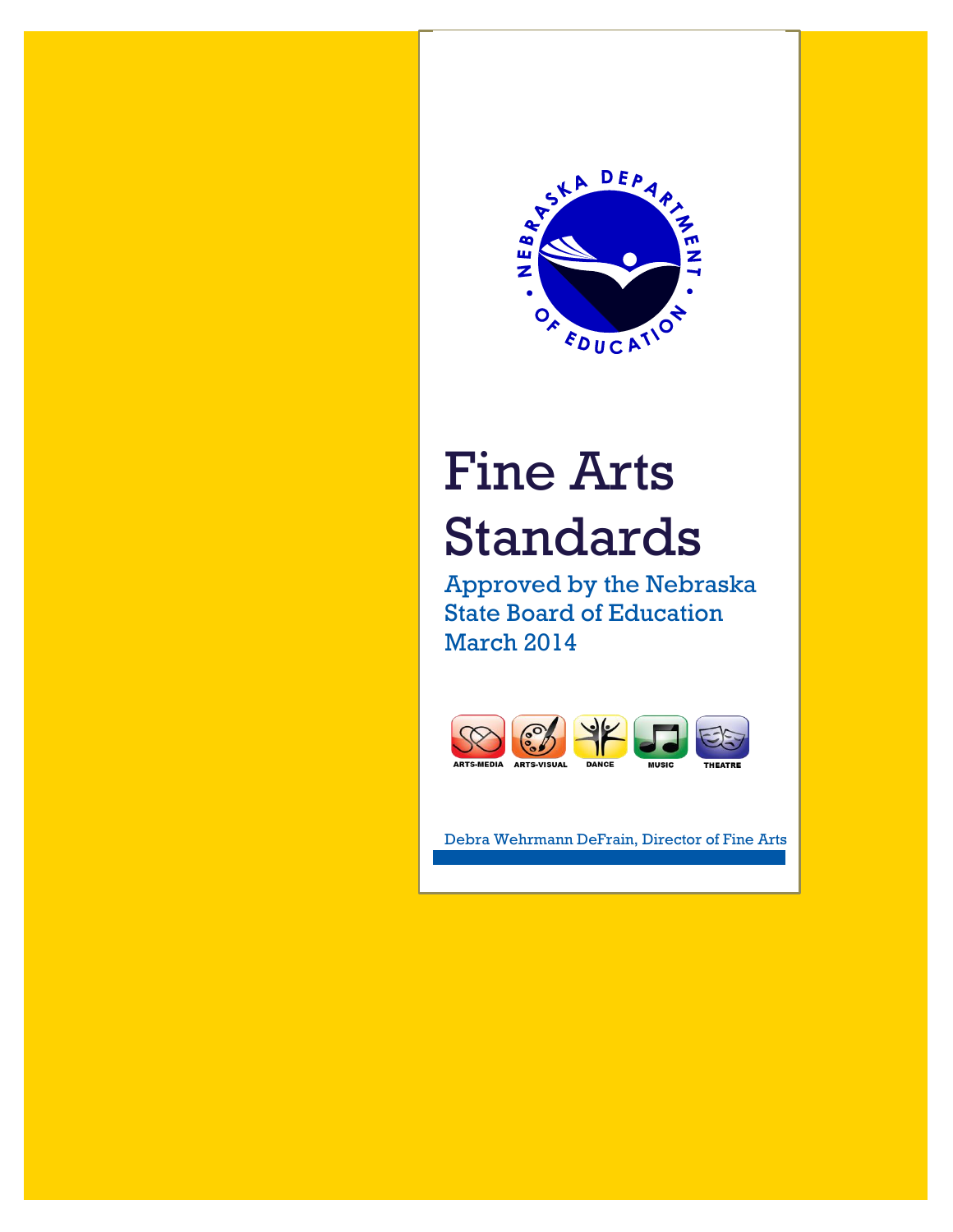#### **Nebraska K-12 Fine Arts Standards: Media Arts**

(Approved by the Nebraska State Board of Education March 4, 2014)

| K-2 Media Arts: Students will develop knowledge and skills of current and emerging processes, techniques, and applications used in<br>the creation of media arts as a means of expressing human experience. |                                                                                                                                                                  |  |
|-------------------------------------------------------------------------------------------------------------------------------------------------------------------------------------------------------------|------------------------------------------------------------------------------------------------------------------------------------------------------------------|--|
| <b>Create</b>                                                                                                                                                                                               | FA 2.1.1 Students will explore creative processes and techniques in media arts.                                                                                  |  |
| Conceive                                                                                                                                                                                                    | FA 2.1.1.a Share imaginative ways that media arts can be used to communicate a narrative, experience, or idea (e.g., movie, podcast (glossary), digital<br>art). |  |
| Develop                                                                                                                                                                                                     | FA 2.1.1.b Determine the steps, vocabulary, and the resources necessary to create media arts.                                                                    |  |
| Innovate                                                                                                                                                                                                    | FA 2.1.1.c Explore various editing tools on existing media to create media arts (e.g., capture, copy, paste).                                                    |  |
| <b>Duplicate</b>                                                                                                                                                                                            | FA 2.1.1.d Introduce understanding of, and respect for, the accepted procedures regarding the responsible care of media arts equipment and<br>materials.         |  |
| <b>Present</b>                                                                                                                                                                                              | FA 2.1.2 Students will explore ways to communicate an idea/message in media arts.                                                                                |  |
| Construct                                                                                                                                                                                                   | FA 2.1.2.a Introduce cooperation, negotiation, and communication in creating media arts (e.g., collaborative posters (glossary)).                                |  |
| <b>Express</b>                                                                                                                                                                                              | FA 2.1.2.b Practice manipulating media and context for personal expression in media arts productions.                                                            |  |
| Refine                                                                                                                                                                                                      | FA 2.1.2.c Understand self and others as an audience with guided reflection. (e.g., who, what, when, where, why).                                                |  |
| Present                                                                                                                                                                                                     | FA 2.1.2.d Share or distribute media arts in a safe and appropriate venue (e.g., school website (glossary), student information system).                         |  |
| Respond                                                                                                                                                                                                     | FA 2.1.3 Students will explore the concept of interpretation through media arts.                                                                                 |  |
| Perceive                                                                                                                                                                                                    | FA 2.1.3.a Identify different elements that make up media arts and how they make us feel (e.g., background music, imaging (glossary), timing).                   |  |
| Interpret/<br>Evaluate                                                                                                                                                                                      | FA 2.1.3.b Discuss how media arts experiences can shift individual understanding.                                                                                |  |
| Interpret/<br>Evaluate                                                                                                                                                                                      | FA 2.1.3.c Identify meaning in media arts.                                                                                                                       |  |
| Connect                                                                                                                                                                                                     | FA 2.1.4 Students will explore personal and cultural connections through media arts.                                                                             |  |
| Inquire                                                                                                                                                                                                     | FA 2.1.4.a Investigate media arts connections to school, community, and everyday life (e.g., websites, advertising (glossary)).                                  |  |
| Interact                                                                                                                                                                                                    | FA 2.1.4.b Share and discuss the characteristics of digital citizenship (glossary) (e.g., copyright, plagiarism (glossary)).                                     |  |
| Interact                                                                                                                                                                                                    | FA 2.1.4.c Explore use of media arts as a collaborative art form to communicate information, experiences, or ideas to others.                                    |  |
| Synthesize                                                                                                                                                                                                  | FA 2.1.4.d Identify the importance of media arts as a learning tool.                                                                                             |  |



It is the policy of the Nebraska Department of Education not to discriminate on the basis of gender, disability, race, color, religion, marital staus, age, national origin or genetic information in its education programs, administration, policies, employment or other agency programs.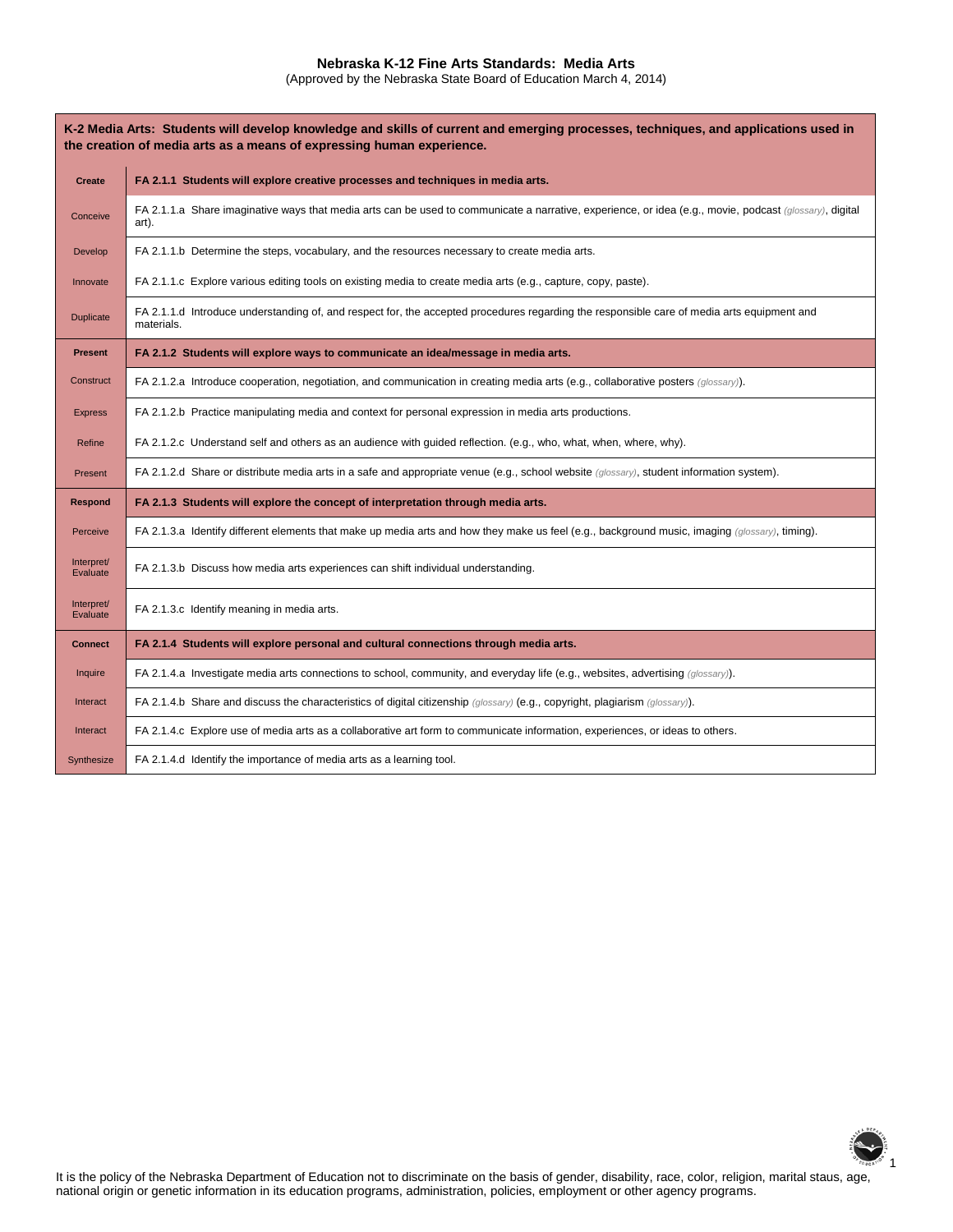## **Nebraska K-12 Fine Arts Standards: Visual Arts**

 $\mathsf{r}$ 

(Approved by the Nebraska State Board of Education March 4, 2014)

| K-2 Visual Arts: Students will develop and apply ideas, knowledge, and skills to create, present, respond to, and connect art with the<br>human experience. |                                                                                                                                                                                                   |  |
|-------------------------------------------------------------------------------------------------------------------------------------------------------------|---------------------------------------------------------------------------------------------------------------------------------------------------------------------------------------------------|--|
| Create - Art<br>to generate<br>ideas                                                                                                                        | FA 2.2.1 Students will use the creative process (glossary) to make works of art with a variety of materials (glossary).                                                                           |  |
| Plan/Material                                                                                                                                               | FA 2.2.1.a Experiment and explore ideas and materials (glossary) (e.g., 2D, 3D).                                                                                                                  |  |
| Imagine/<br><b>Artistic Voice</b>                                                                                                                           | FA 2.2.1.b Create artworks that express unique student interpretation.                                                                                                                            |  |
| Aesthetic<br>Experience                                                                                                                                     | FA 2.2.1.c Explore and experience the properties of various art media (glossary) through senses and emotions.                                                                                     |  |
| Elements/<br><b>Principles</b>                                                                                                                              | FA 2.2.1.d Explore elements of art and principles (glossary) of design to brainstorm visual possibilities. (e.g., use color and shape to create pattern).                                         |  |
| Process/<br>Craftsmanship                                                                                                                                   | FA 2.2.1.e Explore various techniques, skills, and the importance of craftsmanship/workmanship (glossary) (e.g., properly hold scissors, while turning<br>paper, to create a well-defined shape). |  |
|                                                                                                                                                             | FA 2.2.1 f Demonstrate respect for accepted procedures regarding responsible care of equipment and materials (glossary).                                                                          |  |
| <b>Present-Art</b><br>to<br>communicat<br>e ideas,<br>process, and<br>product                                                                               | FA 2.2.2 Students will explore basic presentation methods and purposes.                                                                                                                           |  |
| Intent                                                                                                                                                      | FA 2.2.2.a Present an artist statement (glossary) through formal or informal communication (e.g., written, verbal).                                                                               |  |
| Selection                                                                                                                                                   | FA 2.2.2.b Select a work of art for display.                                                                                                                                                      |  |
| Presentation<br>Value                                                                                                                                       | FA 2.2.2.c Communicate a variety of different venues (glossary) to display art (e.g., describe or dramatize to an audience).                                                                      |  |
| Respond-<br>to<br>understand<br>and<br>appreciate<br>ideas                                                                                                  | FA 2.2.3 Students will explore the critical process (glossary) to respond to works of art, learning about themselves and others.                                                                  |  |
| <b>Describe</b>                                                                                                                                             | FA 2.2.3.a Identify and describe a piece of art (e.g., subject matter (glossary), use of color).                                                                                                  |  |
| Analyze                                                                                                                                                     | FA 2.2.3.b Identify use of elements and principles (glossary) in works of art (e.g., recognize use of pattern, symmetry).                                                                         |  |
| Interpret                                                                                                                                                   | FA 2.2.3.c Interpret mood or feeling in a work of art.                                                                                                                                            |  |
| Evaluate                                                                                                                                                    | FA 2.2.3.d Articulate personal artistic choice and ideas (e.g., "I like this because," "I chose this because").                                                                                   |  |
| Connect-<br>Individual<br>perspective<br>and identity<br>through the<br>study of art                                                                        | FA 2.2.4 Students will identify contemporary, historical, and cultural context in art and life.                                                                                                   |  |
| <b>Artist Identity</b>                                                                                                                                      | FA 2.2.4.a Communicate that "I can be an artist."                                                                                                                                                 |  |
| Time and<br>Place                                                                                                                                           | FA 2.2.4.b Identify examples of how humans have always made art.                                                                                                                                  |  |
| Purpose and<br>Function                                                                                                                                     | FA 2.2.4.c Communicate that works of art are made for different purposes.                                                                                                                         |  |
| Purpose and<br>Function                                                                                                                                     | FA 2.2.4.d Identify how images and objects are used to convey a story, familiar experience, or connection to the world.                                                                           |  |



It is the policy of the Nebraska Department of Education not to discriminate on the basis of gender, disability, race, color, religion, marital staus, age, national origin or genetic information in its education programs, administration, policies, employment or other agency programs.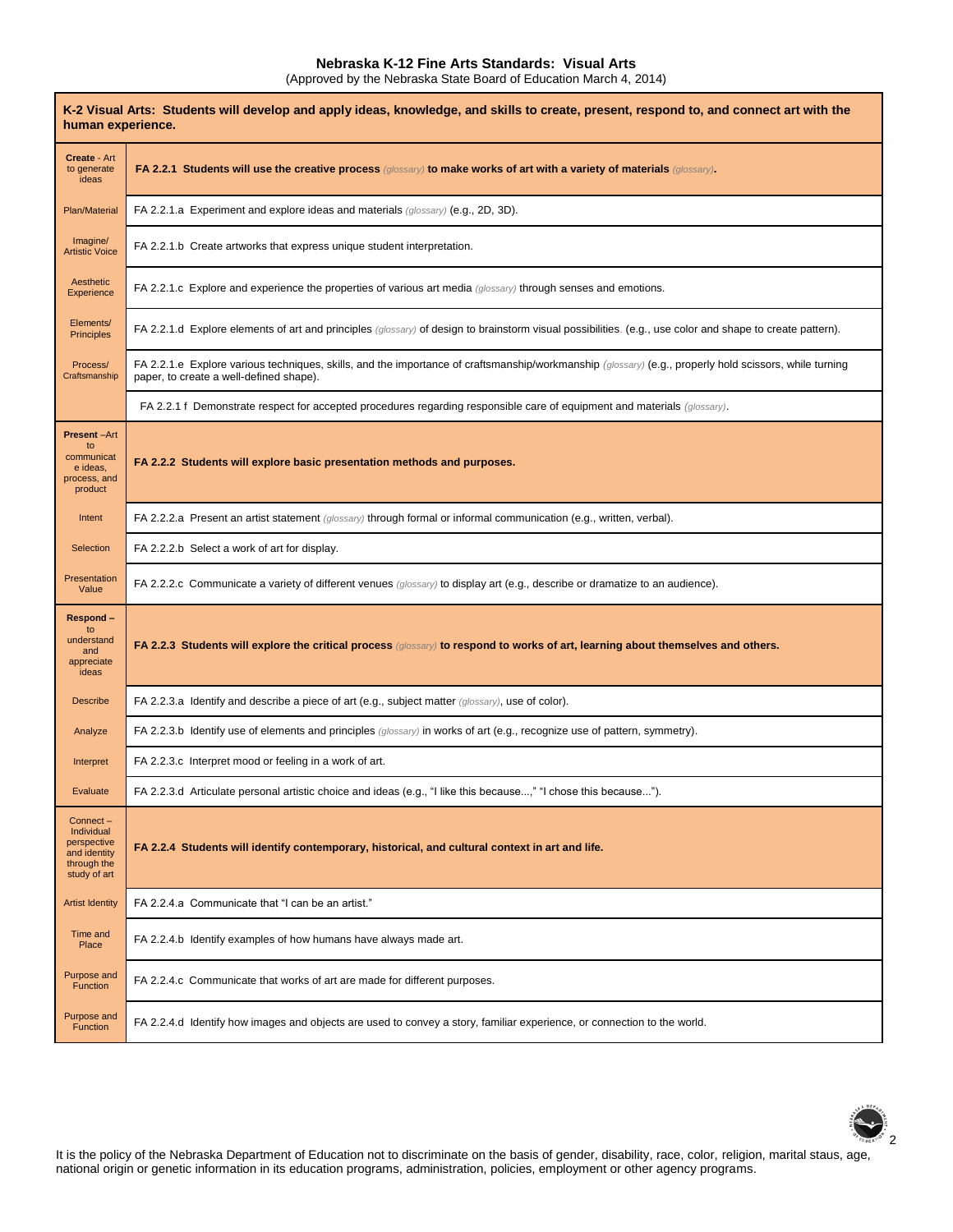### **Nebraska K-12 Fine Arts Standards: Dance**

(Approved by the Nebraska State Board of Education March 4, 2014)

| K-2 Dance: Students will develop knowledge and skills to create, perform, respond to, and connect artistic ideas and expressions<br>through dance and movement. |                                                                                                                                                                                                                                                                                                                                        |  |
|-----------------------------------------------------------------------------------------------------------------------------------------------------------------|----------------------------------------------------------------------------------------------------------------------------------------------------------------------------------------------------------------------------------------------------------------------------------------------------------------------------------------|--|
| <b>Create</b><br><b>Concepts</b>                                                                                                                                | FA 2.3.1 Students will use dance elements (glossary) and choreographic principles (glossary) to explore ideas and images.                                                                                                                                                                                                              |  |
| Formulate                                                                                                                                                       | FA 2.3.1.a Generate spontaneous movement independently to explore ideas and images (e.g., shadowing and movement imagery). *Use similes such as<br>"flit like a butterfly" and "slither like a snake" to prompt movement exploration.                                                                                                  |  |
| <b>Utilize</b>                                                                                                                                                  | FA 2.3.1.b Create movements that use a variety of dance elements (glossary) (e.g., verbally cue students to explore a variety of imaginary environments<br>that promote movement exploration and qualities). *Follow the leader. Move through peanut butter, strawberry gelatin, outer space, a swamp; float like a<br>helium balloon. |  |
| Improvise                                                                                                                                                       | FA 2.3.1.c Participate in movement invention, improvise (glossary) with others (e.g., demonstrate the roles of leader and follower or the activity of "give and<br>take").                                                                                                                                                             |  |
| Cooperate                                                                                                                                                       | FA 2.3.1.d Collaborate (glossary) to solve simple movement problems (glossary), explore and develop ideas and concepts (e.g., create shapes as a small<br>group, moving as a unit). *Create circles, triangles, squares, chains. Create smaller groups within the larger group.                                                        |  |
| <b>Create</b><br><b>Movement</b>                                                                                                                                | FA 2.3.2 Students will explore movement skills in dance.                                                                                                                                                                                                                                                                               |  |
| Manipulate                                                                                                                                                      | FA 2.3.2.a Explore locomotor and non-locomotor movement (glossary) to develop dance technique (glossary) (e.g., gross motor movements). *Skip, hop,<br>march, sway, swing, spin, jump.                                                                                                                                                 |  |
| <b>Modify</b>                                                                                                                                                   | FA 2.3.2.b Develop body awareness and explore how the body moves through space and time (e.g., stretch, reach, bend, fold, twist, shrink, grow). *Axial<br>movements (glossary), balance, spatial exploration.                                                                                                                         |  |
| Reconstruct                                                                                                                                                     | Addressed in grades 3-5.                                                                                                                                                                                                                                                                                                               |  |
| Perform                                                                                                                                                         | FA 2.3.3 Students will explore etiquette (glossary) to enhance dance performance (glossary).                                                                                                                                                                                                                                           |  |
| <b>Duplicate</b>                                                                                                                                                | FA 2.3.3.a Identify examples of audience etiquette (glossary) that support and enhance the performance (glossary) experience (e.g., develop quidelines with<br>peers and teacher for expressing opinions about dance). *Raise hand to give positive feedback, polite applause.                                                         |  |
| <b>Differentiate</b>                                                                                                                                            | Addressed in grades 6-8.                                                                                                                                                                                                                                                                                                               |  |
| Interpret                                                                                                                                                       | Addressed in grades 6-8.                                                                                                                                                                                                                                                                                                               |  |
| <b>Respond</b>                                                                                                                                                  | FA 2.3.4 Students will explore critical thinking skills to evaluate dance.                                                                                                                                                                                                                                                             |  |
| Examine                                                                                                                                                         | FA 2.3.4.a Explore and discuss how elements of movement are used to communicate ideas in dance (e.g., encourage students to use descriptive words<br>to explore imagery). *View photos or videos of dance and discuss imagery, shapes, and ideas. Discuss student-generated free movement activities.                                  |  |
| Relate                                                                                                                                                          | Addressed in grades 6-8.                                                                                                                                                                                                                                                                                                               |  |
| <b>Connect</b>                                                                                                                                                  | FA 2.3.5 Students will explore cultural and interdisciplinary connections with dance.                                                                                                                                                                                                                                                  |  |
| Personalize                                                                                                                                                     | FA 2.3.5.a Use dance to connect to social events, ideas, and traditions (e.g., list the reasons people dance, sharing personal dance experiences; family<br>events, social gatherings, to express emotions). <b>*Create</b> a word/picture wall using these examples.                                                                  |  |
| Integrate                                                                                                                                                       | FA 2.3.5.b Use other arts disciplines to support ideation for dance creation and performance (glossary) (e.g., understand how music, visual art, media and<br>theatre can be combined with dance). *Add music to your movement. Use artwork to inspire movement. Take turns filming each other. Tell a story through<br>movement.      |  |
| Internalize                                                                                                                                                     | FA 2.3.5.c Explore how health and nutrition enhance dance ability (e.g., discuss how exercise and nutrition make you feel). *Contribute to a list of favorite<br>foods; discuss the relationship between food, energy and exercise.                                                                                                    |  |
| Generate                                                                                                                                                        | FA 2.3.5.d Recognize that jobs in dance are possible.                                                                                                                                                                                                                                                                                  |  |



It is the policy of the Nebraska Department of Education not to discriminate on the basis of gender, disability, race, color, religion, marital staus, age, national origin or genetic information in its education programs, administration, policies, employment or other agency programs.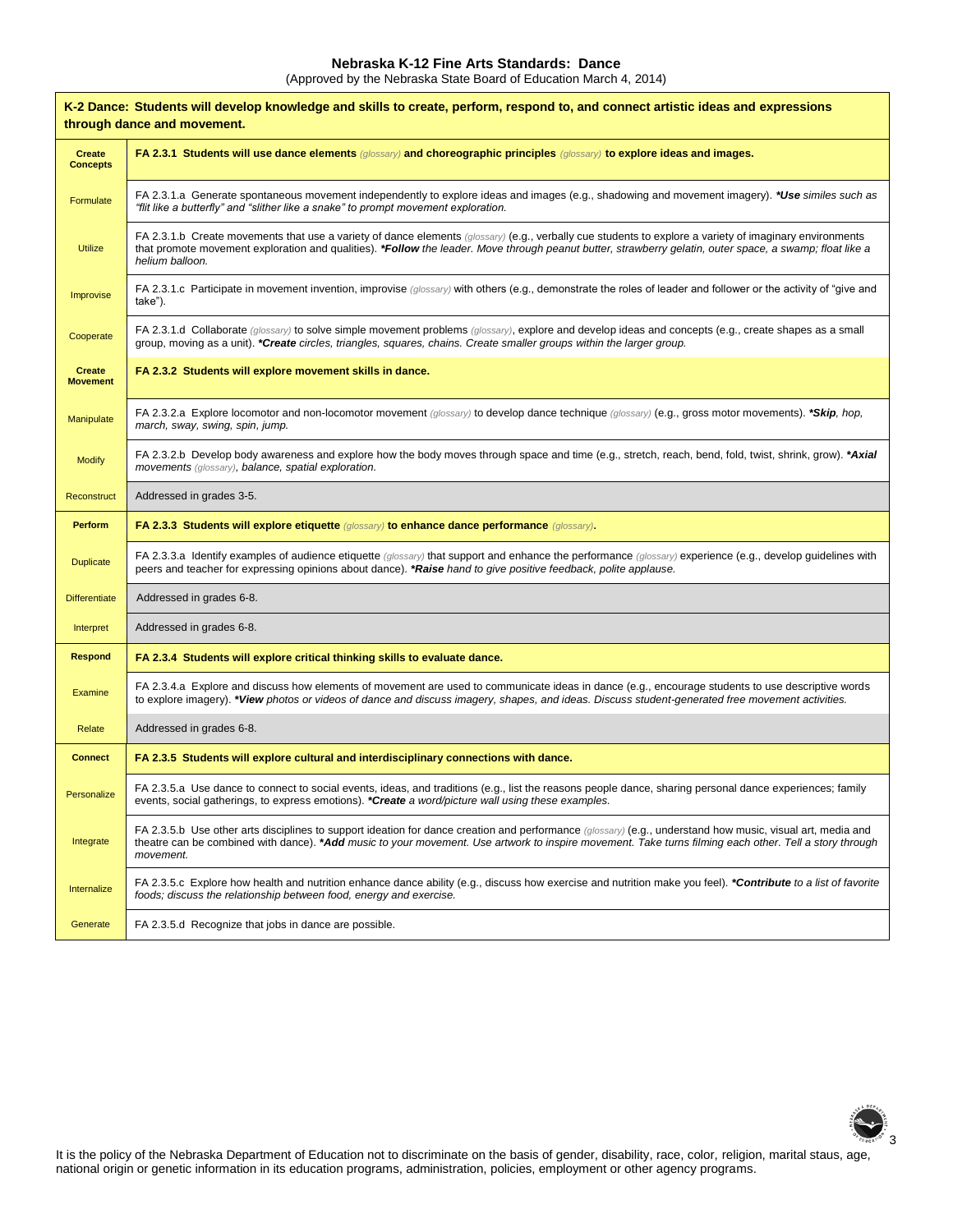## **Nebraska K-12 Fine Arts Standards: Music**

(Approved by the Nebraska State Board of Education March 4, 2014)

| K-2 Music: Students will develop and apply knowledge and skills to create, perform, and respond to music, making connections to human<br>experiences. |                                                                                                                                                                      |  |
|-------------------------------------------------------------------------------------------------------------------------------------------------------|----------------------------------------------------------------------------------------------------------------------------------------------------------------------|--|
| <b>Create</b>                                                                                                                                         | FA 2.4.1 Students will compose, improvise, read, and perform music using pitch, rhythm, and dynamics (glossary).                                                     |  |
| Imagine/<br>Plan                                                                                                                                      | FA 2.4.1.a Improvise tonal and rhythmic patterns to create musical ideas, with teacher support, relating to:<br>specific purpose<br>interest<br>personal experience. |  |
| Make/<br>Evaluate/<br>Refine                                                                                                                          | FA 2.4.1.b Explore and develop musical ideas (e.g., melody, rhythm) with teacher guidance.                                                                           |  |
| Make/<br>Evaluate/<br>Refine                                                                                                                          | Left intentionally blank                                                                                                                                             |  |
| Present                                                                                                                                               | FA 2.4.1.c Share music through performance or notation (non-traditional or traditional) (e.g., singing, playing) with teacher guidance.                              |  |
| Connect                                                                                                                                               | FA 2.4.1.d Connect music to personal experience through creating.                                                                                                    |  |
| Perform                                                                                                                                               | FA 2.4.2 Students will sing and/or play instruments to a variety of music that includes music elements (glossary) of rhythm, pitch, dynamics, and<br>form.           |  |
| Select/<br>Analyze/<br>Interpret                                                                                                                      | FA 2.4.2.a Recognize music elements (glossary) (i.e., rhythm, pitch, dynamics, form), purpose, and context of selected pieces.                                       |  |
| Rehearse/<br>Evaluate/<br>Refine                                                                                                                      | FA 2.4.2.b Acquire music performance skills (e.g., posture, technique, reading music) with teacher guidance.                                                         |  |
| Present                                                                                                                                               | FA 2.4.2.c Perform (formally or informally) music using correct rhythm, pitch, and dynamics. Demonstrate appropriate performance expectations (glossary).            |  |
| Connect                                                                                                                                               | FA 2.4.2.d Connect music to personal experience through performing.                                                                                                  |  |
| Respond                                                                                                                                               | FA 2.4.3 Students will recognize and describe elements of music (glossary) to demonstrate how music makes them feel (impact of music).                               |  |
| Select/<br>Analyze/<br>Interpret                                                                                                                      | FA 2.4.3.a Experience music from a variety of familiar and unfamiliar sources.                                                                                       |  |
| Rehearse/<br>Evaluate/<br>Refine                                                                                                                      | FA 2.4.3.b Recognize and demonstrate how elements of music (glossary) are used by a performer or creator.                                                            |  |
| Present                                                                                                                                               | FA 2.4.3.c Express ideas and opinions about a music selection.                                                                                                       |  |
| Connect                                                                                                                                               | FA 2.4.3.d Connect music to personal experience through responding.                                                                                                  |  |

2